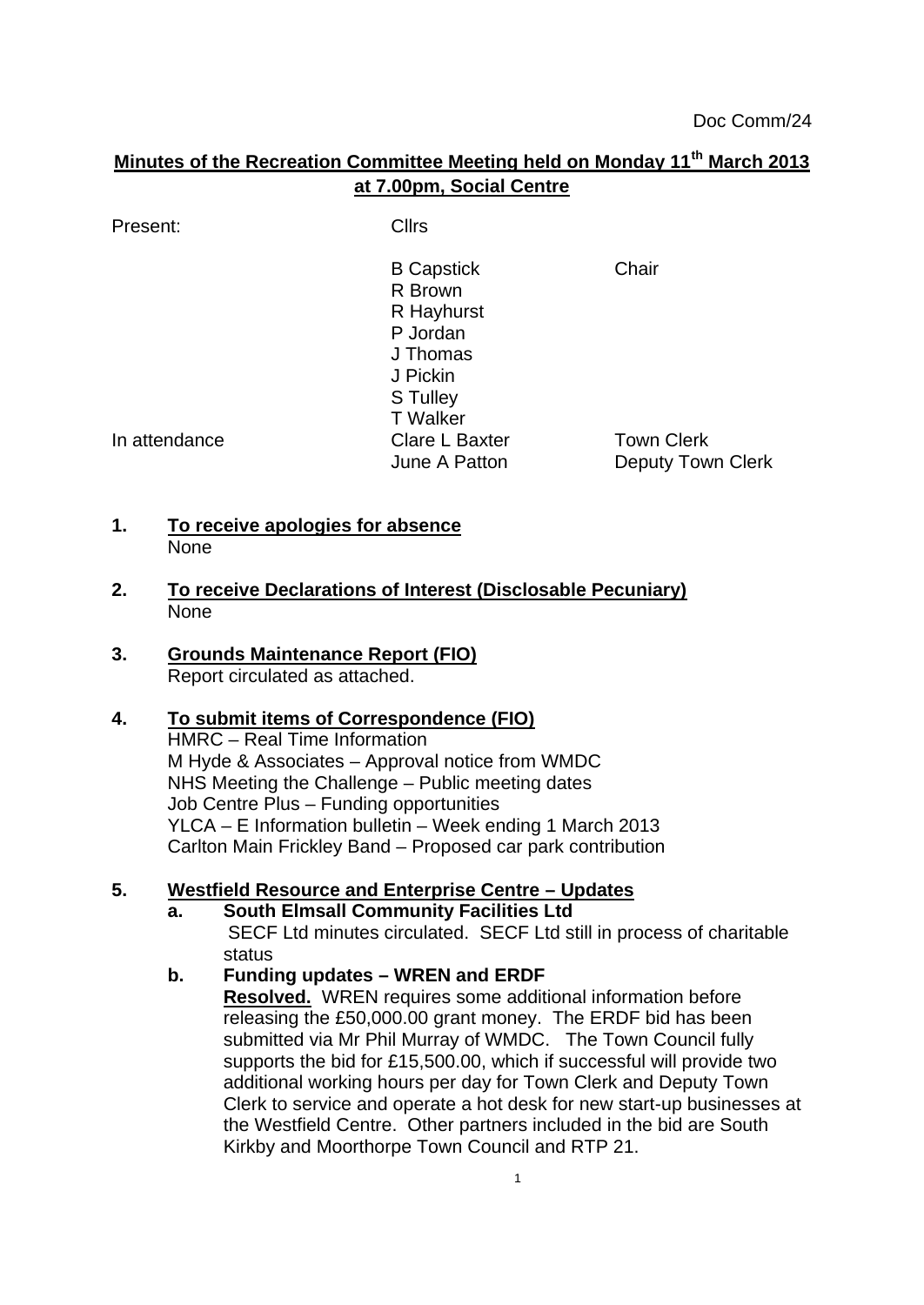# **c. Adult Education updates**

**Resolved.** A further meeting is being organised with a structured agenda. The Westfield Centre is now to be included in the adult education programme for September 2013.

# **d. Child Day Centre Updates**

Councillor Capstick and the Town Clerk met with Mr Ellis Leung of WMDC to discuss Westfield Centre being used for child day care. The meeting was very encouraging and a further meeting is set to take place at the end of March 2013.

# **e. Biomass Boiler**

**Resolved.** The Town Council is waiting for a draft contract to be received before instructing legal.

# **f. Refurbishment work**

**Resolved.** The Town Council contacted the two most competitive bidders – Triton Construction Ltd and D Noble Ltd and asked if either of them could make any further savings to their bids. Both Companies would be given until the close of play on Thursday 14<sup>th</sup> March 2013 to come up with possible savings, with a view to the lowest bid being granted the contract. The work at the Westfield Centre would commence Monday 8<sup>th</sup> April 2013 and would take around 12 weeks to complete. The office for South Elmsall Town Council would look set to open in July 2013 with an official opening of September 2013.

**g. To agree Service Level Agreement between SETC and SECF Ltd Resolved.** The document was agreed with the addition of the following wording to be inserted under the heading of purposes and principles education training and advice for the public.

# **6. Allotment updates**

- **a) St Marys**
- **b) Station Fields**
- **c) Westfield Lane**
- **d) Frickley Site**

**Resolved.** The Deputy Town Clerk gave a comprehensive report of all sites following her March 2013 inspection

# **7. Election of Allotment sub committee to oversee day to day running of Allotment sites**

**Resolved.** A sub- committee consisting of the Chair of Recreation, Deputy Chair of Recreation and two other Councillors will be formed to carry out the day to day running of the sites. The Councillors elected until May 2013 will be Councillors Capstick, Thomas, Brown and Hayhurst. The Allotment Officer (Deputy Town Clerk) will carry out day to day administration of the sites. The Committee will conduct monthly site visits and report their findings to Deputy Town Clerk who will organise any required action.

# **8. To switch date of the next Town Council meeting from 1 April 2013 to 25 March 2013**

**Resolved.** Due to Bank Holiday Monday the next Town Council meeting will be held on Monday 25<sup>th</sup> March 2013.